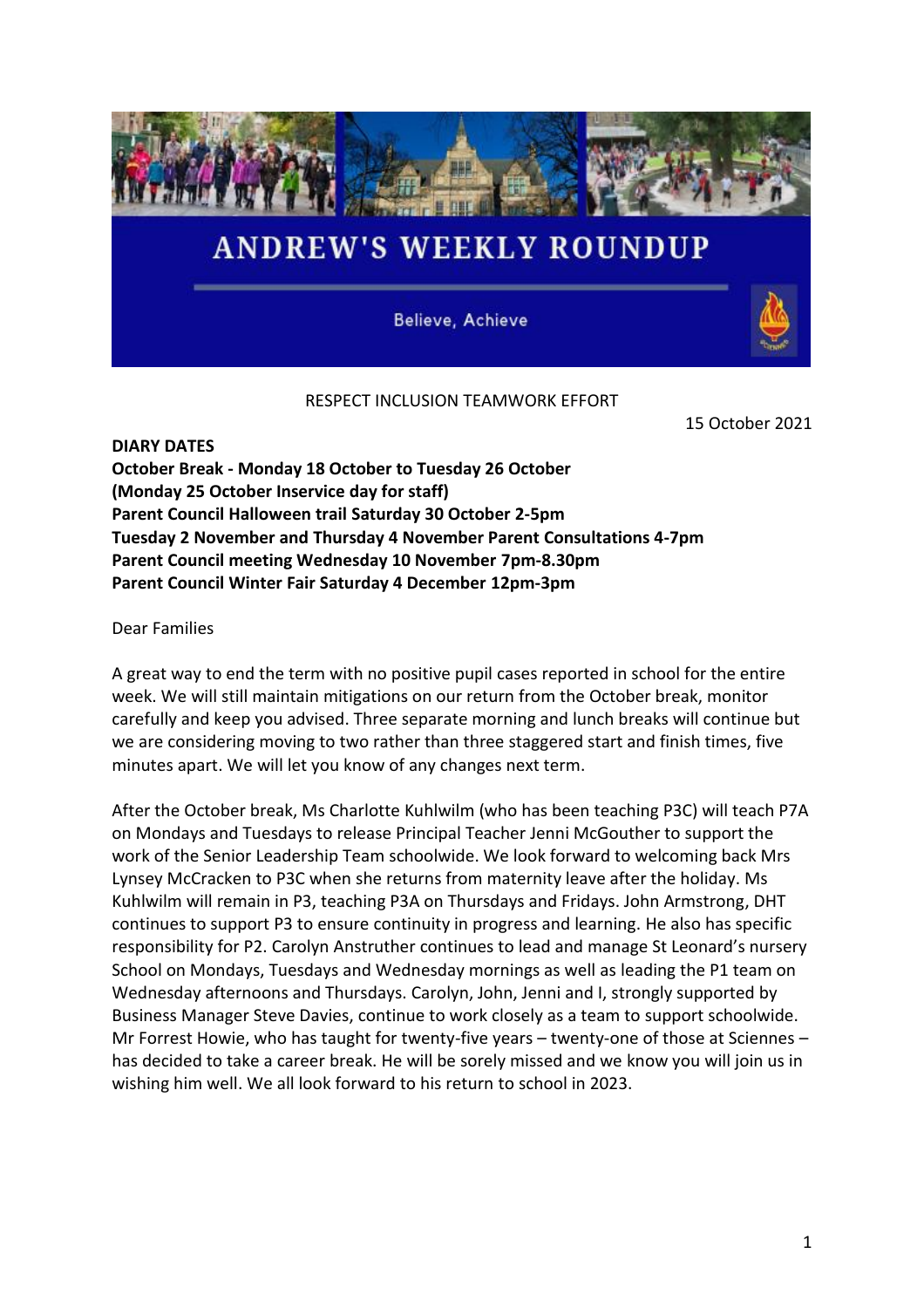Many thanks to Parent Rep Paddy Napier who is co-ordinating host houses for the Parent Council Halloween Trail on Saturday 30 October 2-5pm. More details to follow after the October break. In school, Class Teachers will direct any Halloween activities happening in class on Friday 29 October and will inform you and the children of these when we return. Please note that we discourage families having to go to any expense on costumes. We encourage home-made wherever possible or limiting to a Halloween accessory. We also have a costume lending wardrobe and welcome any donated costumes. Please let 1 in 5 lead [carolyn.anstruther@sciennes.edin.sch.uk](mailto:carolyn.anstruther@sciennes.edin.sch.uk) know if you would like to borrow a costume by dropping her an email.

Another date for your diary is the Sciennes Winter Fair, set for Saturday 4 December, and as ever we are extremely grateful for Parent Council support in making this a safe but tremendously fun community event. Details of how to get involved will be shared next term. Our second Parent Council meeting for the year, chaired by Caroline McKellar and Leda Uberbacher, will be on Wednesday 10 November. All parents/carers are warmly welcomed to attend.

Parent Council members Chair Caroline McKellar, Slim Gueddana, Gidona Henderson, Kirstin Unger continue to advance progress on maximising play space in Sciennes Road and we thank them and Robbie Crockatt, CEC Schools Estate Manager for their support.

Parents and carers in our own community may be interested in applying for one of the six Playground Supervisor posts advertised on MyJobScotland. We are indebted to City of Edinburgh Council and to Robbie Crockatt and his team for this tremendous support in helping us increase play opportunities for the children during the period of the new build at the rear of the school necessitating the installation of the two temporary classrooms in the playground. (Please note that the advertised salary is pro rata for this part time 38-week term time sessional contract.)

[https://www.myjobscotland.gov.uk/councils/city-edinburgh-council/jobs/supervisory](https://www.myjobscotland.gov.uk/councils/city-edinburgh-council/jobs/supervisory-assistant-playground-sciennes-primary-school-240342)[assistant-playground-sciennes-primary-school-240342](https://www.myjobscotland.gov.uk/councils/city-edinburgh-council/jobs/supervisory-assistant-playground-sciennes-primary-school-240342)

## **SURVEY CLOSES TODAY 5pm**

Support for Learning Teachers Paula Gilhooly and Rhona Kennedy are leading a Neurodiversity, Belonging and Inclusion project in school and would welcome participation and input from families and pupils. Here they explain how to contribute:

*"We know that the school environment really suits some learners and that other learners find the school environment more challenging. This can be linked to how learners process information. In school we are talking with all the children to find out what things about the school day might be hard for them to manage and what things might make the school day easier for them to manage.* 

*We invite parents and carers to contribute their views on this subject too using this survey [link.](https://forms.office.com/r/BGWgUj8gEE)*